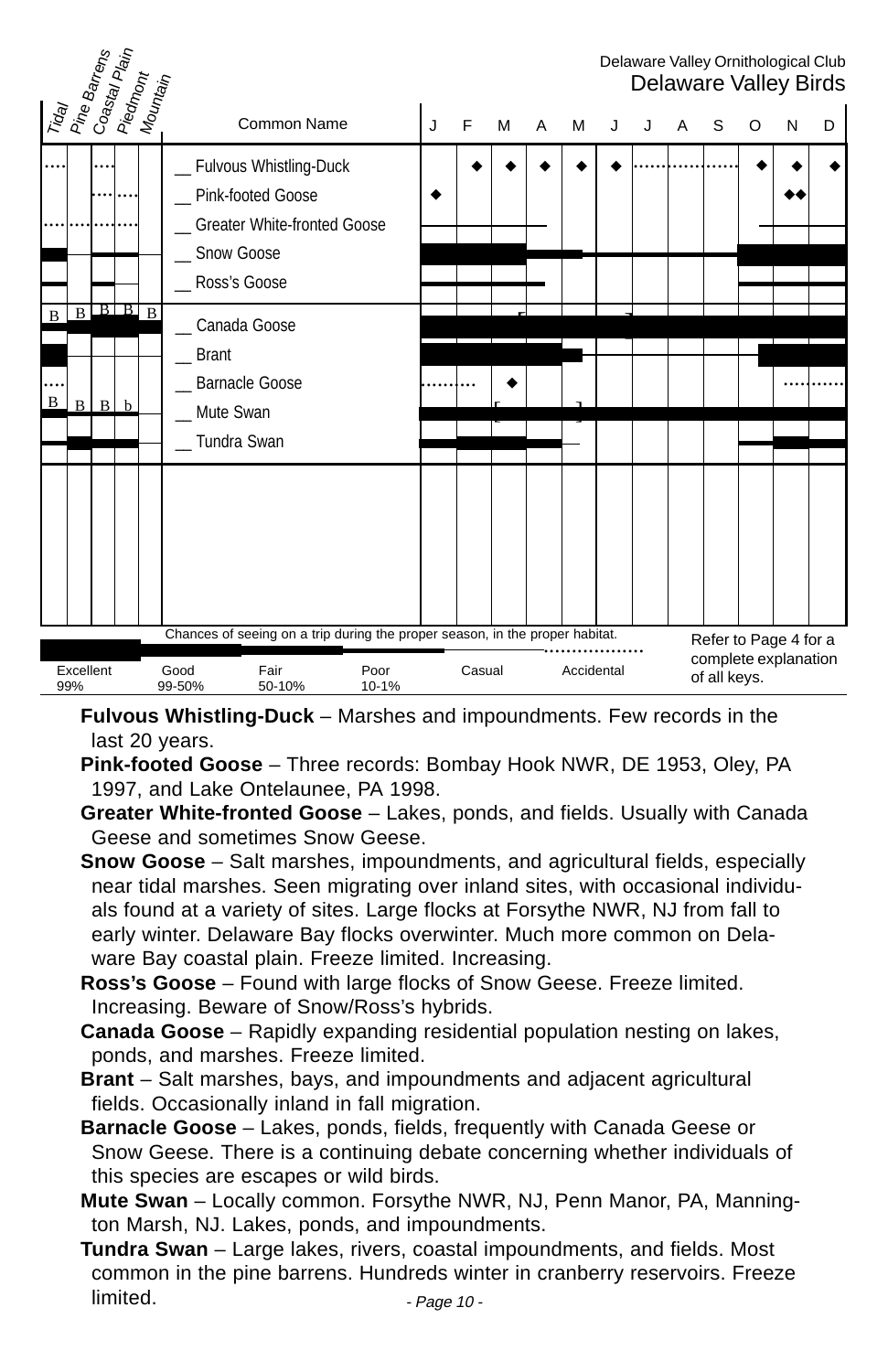|                                                                | Pine Barrens | Co <sub>astal</sub> Pl <sub>ain</sub>  | Piedmont<br>  Mountain |              |                                                                                                |   |   |   |   |   |  |   |   |   | Delaware Valley Ornithological Club<br>Delaware Valley Birds |   |
|----------------------------------------------------------------|--------------|----------------------------------------|------------------------|--------------|------------------------------------------------------------------------------------------------|---|---|---|---|---|--|---|---|---|--------------------------------------------------------------|---|
| Trag                                                           |              |                                        |                        |              | Common Name                                                                                    | J | F | M | A | M |  | A | S | O | N                                                            | D |
| $\mathbf{B}$<br>$\mathbf{B}$<br>$\mathbf b$<br>B               |              | $\mathbf{B}$<br>h<br>$B \mid B \mid B$ | $B \Box B$             | $\mathbf{B}$ | Wood Duck<br>$\_$ Gadwall $*$<br>Eurasian Wigeon<br>_ American Wigeon *<br>American Black Duck |   |   |   |   |   |  |   |   |   |                                                              |   |
| $B$ $B$ $B$ $B$ $B$<br>$\Box$<br>$\mathbf b$<br>  <sub>b</sub> |              | $b$ $b$ $b$ $b$                        |                        |              | _ Mallard<br>Blue-winged Teal *<br>Cinnamon Teal<br>Northern Shoveler*<br>Northern Pintail     |   |   |   |   |   |  |   |   |   |                                                              |   |
| $\mathbf b$                                                    | h            |                                        |                        |              | Garganey<br>Green-winged Teal<br>Canvasback<br>Redhead<br>Ring-necked Duck                     |   |   |   |   |   |  | J |   |   |                                                              |   |

**Wood Duck** – Tree nester adjacent to freshwater streams, wetlands, and ponds. Freeze limited.

**Gadwall** – Impoundments, marshes, lakes, bays, and rivers. Freeze limited.

**Eurasian Wigeon** – Marshes, impoundments, and bays. Usually found where American Wigeon gather. Freeze limited.

**American Wigeon** – Marshes, bays, and impoundments. Freeze limited.

**American Black Duck** – Impoundments, marshes, swamps, lakes, ponds, and rivers. Freeze limited.

**Mallard** – Marshes, swamps, lakes, ponds, and rivers. Freeze limited.

**Blue-winged Teal** – Primarily freshwater marshes and impoundments. Declining breeder.

**Cinnamon Teal** – Marshes and impoundments.

**Northern Shoveler** – Freshwater impoundments. Also ponds and marshes. Freeze limited.

**Northern Pintail** – Impoundments and freshwater in upper Delaware Bay tributary marshes. Thousands gather in wild rice marshes along Oldman's and Raccoon Creeks, NJ from late January to early March. Largest gathering in east. Freeze limited.

**Garganey** – Freshwater marshes and impoundments.

**Green-winged Teal** – Primarily tidal marshes. Freeze limited.

**Canvasback** – Bays, lakes, and rivers.

**Redhead** – Bays, lakes, and rivers. Freeze limited.

**Ring-necked Duck** – Primarily freshwater. Lakes, ponds, and rivers. Freeze limited.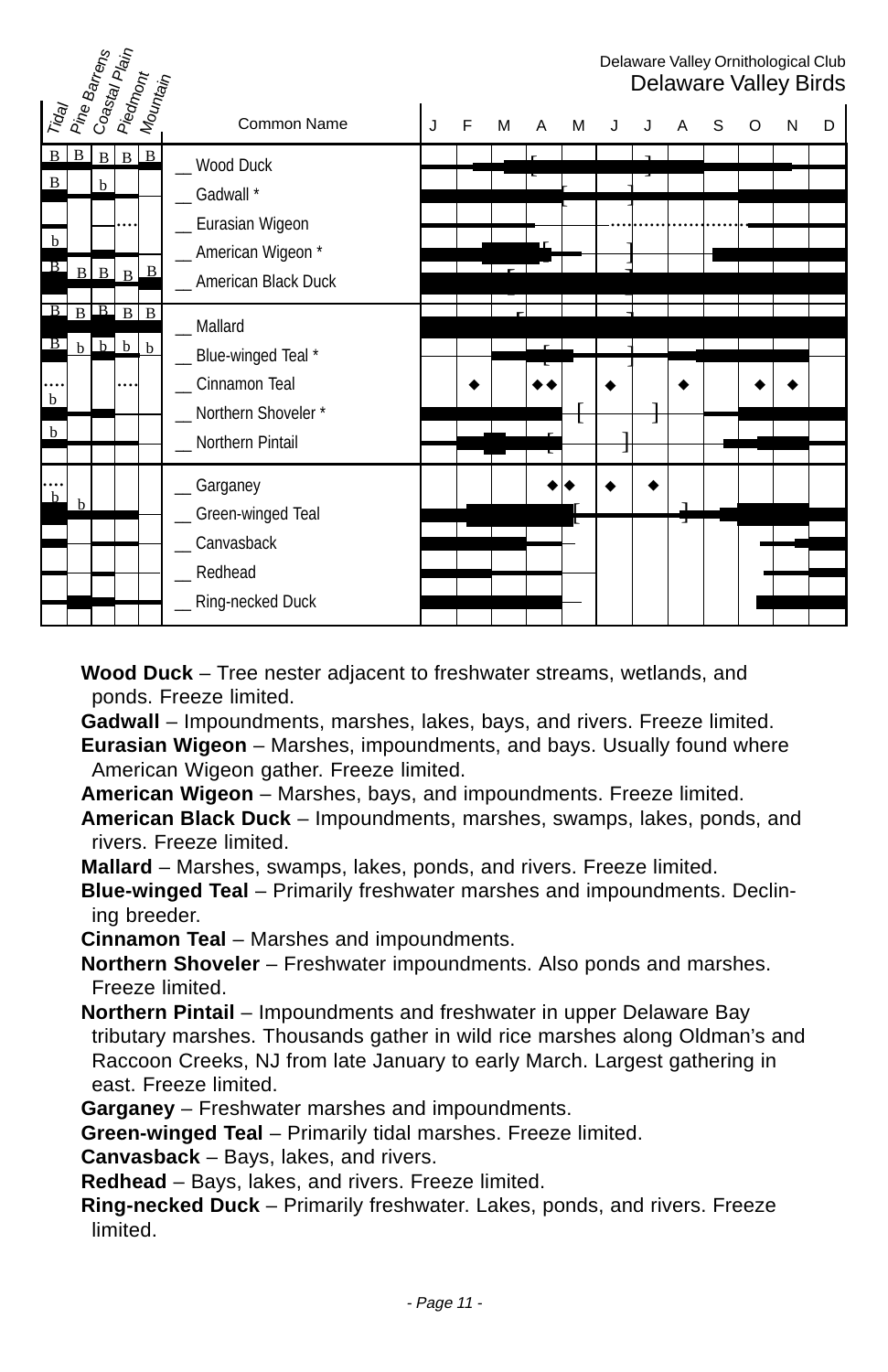

**Tufted Duck** – Bays, lakes, and rivers. Freeze limited.

- **Greater Scaup** Primarily coastal. Bays, lakes, and rivers. Localized flocks sometimes in the thousands. Freeze limited
- **Lesser Scaup** Mostly inland and in back bays along the coast. Lakes and rivers. Freeze limited.
- **King Eider** Coastal. Inlets and jetties.
- **Common Eider** Coastal. Inlets and jetties.

**Harlequin Duck** – Coastal. Inlets and jetties.

**Surf Scoter** – Often seen flying in long loose flocks low over the ocean. Inland mainly during migration. Spectacular fall migrations of all three scoters have been recorded from the sea watch at Avalon, NJ.

- **White-winged Scoter** Often seen flying in long loose flocks low over the ocean. Inland mainly during migration.
- **Black Scoter** Often seen flying in long loose flocks low over the ocean. Inland mainly in migration.
- **Long-tailed Duck** Coastal. Ocean, back bays, and inlets. Inland mainly during migration.
- **Bufflehead** Ocean, bays, rivers, and lakes. Freeze limited.
- **Common Goldeneye** Bays, rivers, and lakes. Freeze limited
- **Barrow's Goldeneye** Bays and rivers
- **Hooded Merganser** Prefers fresh water marshes, lakes, and rivers. Freeze limited. Increasing breeder in Pocono Mountains, PA.
- **Common Merganser** Fresh water lakes and rivers. Nests commonly along large rivers and streams in the mountains. Rapidly spreading south along major rivers. Freeze limited. Casual in summer away from breeding areas.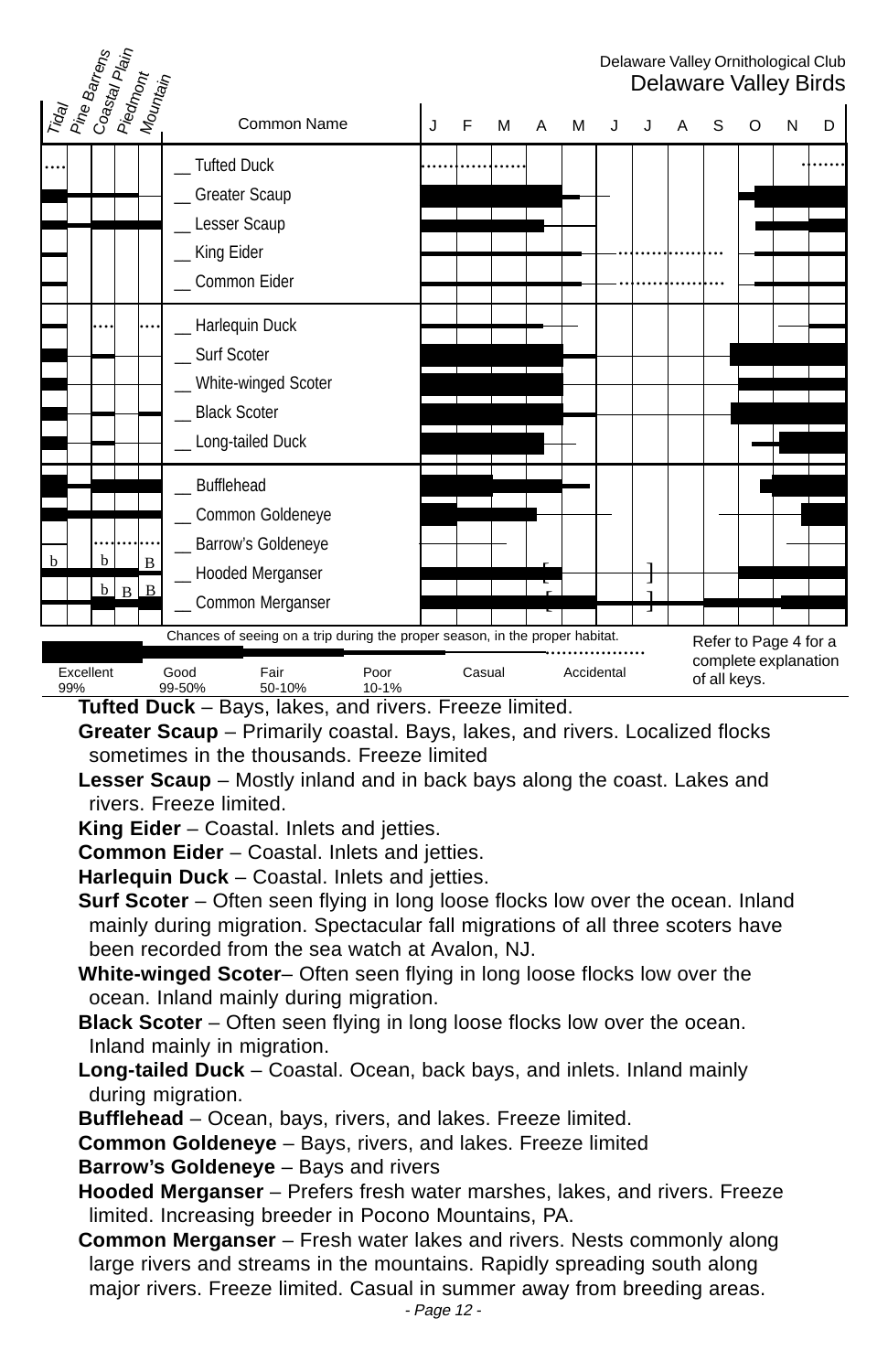|                        | Pine Barrens |                             | Coastal Plain<br>Piedmont<br>  Mountain |                |                                                                                         |   |   |   |   |   |   |   |   |   |   | Delaware Valley Ornithological Club<br>Delaware Valley Birds |   |
|------------------------|--------------|-----------------------------|-----------------------------------------|----------------|-----------------------------------------------------------------------------------------|---|---|---|---|---|---|---|---|---|---|--------------------------------------------------------------|---|
| Trag                   |              |                             |                                         |                | Common Name                                                                             | J | F | м | A | М | J |   | A | S | O | N                                                            | D |
| b<br>$\mathbf b$<br>ΓB |              | $\mathbf b$<br>$\mathbf{B}$ | $\mathbf B$                             | $\mathbf{B}$   | Red-breasted Merganser<br>Masked Duck<br>_ Ruddy Duck<br>_Osprey<br>Swallow-tailed Kite |   |   |   |   |   |   | Ţ |   |   |   |                                                              |   |
| B                      | $B \mid B$   |                             |                                         | b              | White-tailed Kite<br>_ Mississippi Kite                                                 |   |   |   |   |   |   |   |   |   |   |                                                              |   |
| B                      |              | B                           | $\mathbf{h}$                            | b              | _ Bald Eagle<br>Northern Harrier *                                                      |   |   |   |   |   |   |   |   |   |   |                                                              |   |
|                        | b            | h                           | b                                       | B              | _ Sharp-shinned Hawk *                                                                  |   |   |   |   |   |   |   |   |   |   |                                                              |   |
|                        | $\mathbf{B}$ | $\mathbf{R}$                | B                                       | lв             | _Cooper's Hawk                                                                          |   |   |   |   |   |   |   |   |   |   |                                                              |   |
|                        | b            |                             |                                         | $\overline{B}$ | Northern Goshawk *                                                                      |   |   |   |   |   |   |   |   |   |   |                                                              |   |
|                        | B            | $\mathbf{B}$                | $\mathbf{B}$                            | $\mathbf{B}$   | _ Red-shouldered Hawk                                                                   |   |   |   |   |   | J |   |   |   |   |                                                              |   |
|                        |              |                             |                                         |                |                                                                                         |   |   |   |   |   |   |   |   |   |   |                                                              |   |

**Red-breasted Merganser** – Primarily coastal. Bays, lakes, and rivers. Freeze limited.

**Masked Duck** – One record: near Lake Ontelaunee, PA, 1984.

**Ruddy Duck** – Marshes, bays, lakes, rivers, and impoundments. Freeze limited.

**Osprey** – Coastal bays and marshes, with increasing populations along the upper Delaware River and scattered locations in the mountains.

**Swallow-tailed Kite** – Most records from the coast.

**White-tailed Kite** – One record: Cape May, NJ 1998.

**Mississippi Kite** – Regular in mid-May in Cape May, NJ. Accidental elsewhere. **Bald Eagle** – Expanding breeder and winter resident. Best found along the Delaware Bayshore any time of the year, and along the Delaware River above the Water Gap and the Forsythe NWR, NJ in winter. Also scattered in the Pocono Mountains in summer. Migration concentrations at all hawk watches.

**Northern Harrier** – Habitats include salt marshes, open fields. Most common over salt marshes in winter.

- **Sharp-shinned Hawk** Recovering breeder in large tracts of forest. Large numbers migrate through Cape May, NJ, with lesser numbers at other hawk watches. Much scarcer in fall migration away from concentration points.
- **Cooper's Hawk** Recovering breeder in large tracts of forest. Large numbers migrate through Cape May, NJ with lesser numbers at other hawk watches. Much scarcer in fall migration away from concentration points.

**Northern Goshawk** – Regular migrant along the mountain ridges in November, rare elsewhere. Rare nester in the mountains, very rare nester in pine barrens.

**Red-shouldered Hawk** – Declining. Breeds in extensive swamps and forests. Migrates through Cape May, NJ and along mountain ridges in October/ November.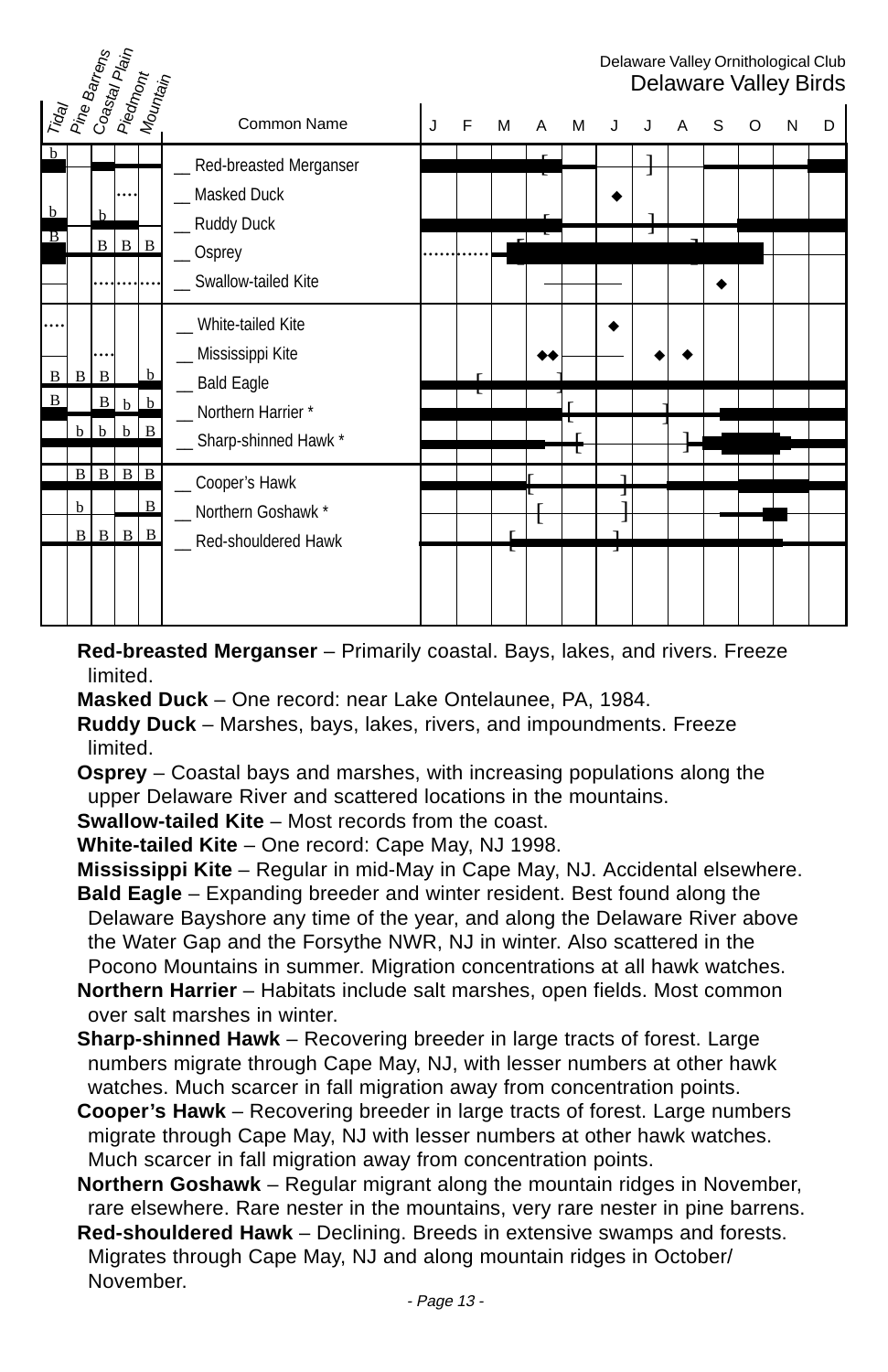| Traay<br>Pine Barrens<br>  Co <sub>astal Plain</sub> |                   |   | Piedmont                        | Mounta <sub>in</sub> |                                                                                                                                   |   |        |   |   |            |        |                                                               |   |   | Delaware Valley Ornithological Club<br>Delaware Valley Birds |
|------------------------------------------------------|-------------------|---|---------------------------------|----------------------|-----------------------------------------------------------------------------------------------------------------------------------|---|--------|---|---|------------|--------|---------------------------------------------------------------|---|---|--------------------------------------------------------------|
|                                                      |                   |   |                                 |                      | Common Name                                                                                                                       | J | F      | M | A | М          |        | S                                                             | O | N | D                                                            |
| $\mathbf B$                                          | B<br>$\mathbf{B}$ | B | $B \Box B$<br>$B \mid B \mid B$ |                      | Broad-winged Hawk *<br>Swainson's Hawk<br>Red-tailed Hawk<br>Rough-legged Hawk<br>Golden Eagle                                    |   |        |   |   |            | л      |                                                               |   |   |                                                              |
| B                                                    | <sub>B</sub>      |   | $B \mid B \mid B$               |                      | Eurasian Kestrel<br>American Kestrel                                                                                              |   |        |   |   |            |        |                                                               |   |   |                                                              |
| B                                                    |                   | B |                                 |                      | Merlin<br>Gyrfalcon<br>Peregrine Falcon                                                                                           |   |        |   | τ |            | ٦<br>т |                                                               |   |   |                                                              |
|                                                      |                   |   |                                 |                      |                                                                                                                                   |   |        |   |   |            |        |                                                               |   |   |                                                              |
|                                                      | Excellent<br>99%  |   |                                 |                      | Chances of seeing on a trip during the proper season, in the proper habitat.<br>Good<br>Fair<br>Poor<br>99-50%<br>50-10%<br>10-1% |   | Casual |   |   | Accidental |        | Refer to Page 4 for a<br>complete explanation<br>of all keys. |   |   |                                                              |

**Broad-winged Hawk** – Breeder in extensive woodlands. Large kettles of migrants pass through eastern Pennsylvania heading southwest between the  $15<sup>th</sup>$  and the 20<sup>th</sup> of September. Coastal migration occurs later with mostly immature birds.

- **Swainson's Hawk** Most records of migrants from mountain ridges and Cape May, NJ.
- **Red-tailed Hawk** Common roadside hawk. Increasing. Fields, woodlots, and suburbs.
- **Rough-legged Hawk** Late fall mountain ridge migrant and winterer in extensive agricultural lands and coastal marshes. Casual elsewhere.
- **Golden Eagle** Late fall mountain ridge migrant primarily on northwest winds and occasional winter resident along the coast and major rivers. Casual elsewhere.

**Eurasian Kestrel** – One record: Cape May Point, NJ 1972.

- **American Kestrel** Agricultural fields. Sharply declining. Abundant coastal migrant. Casual in the mountains in winter.
- **Merlin** Primarily a coastal migrant, with Cape May, NJ recording over 500 in one day during fall migration. Large numbers recorded at Cape Henlopen, DE in spring.
- **Gyrfalcon** Very rare late fall migrant on mountain ridges and winter visitor along the coast.
- **Peregrine Falcon** Nests on bridges along the lower Delaware River, on a skyscraper in Philadelphia, PA and at Forsythe NWR, NJ. Common coastal migrant and uncommon winter visitor.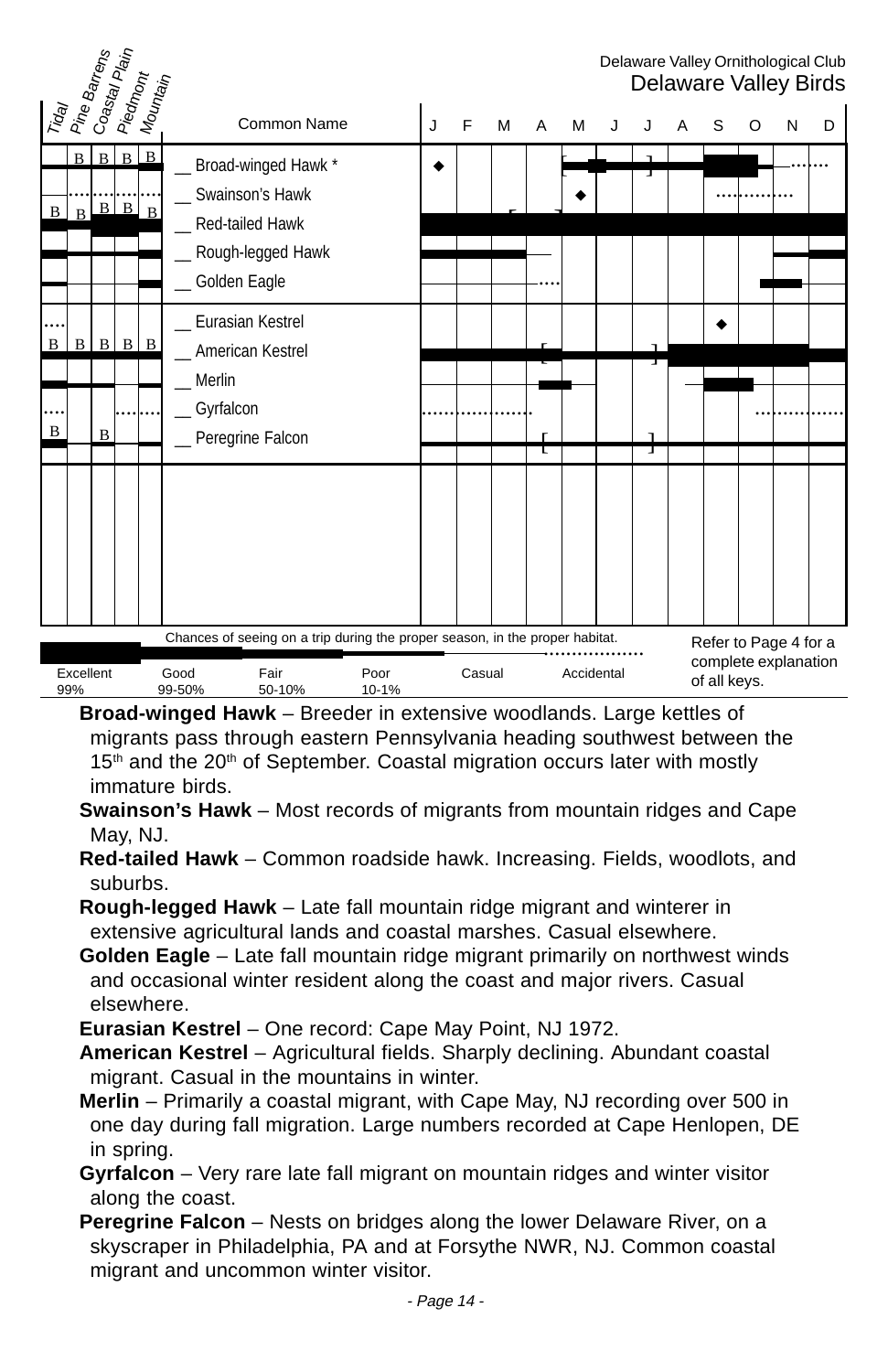|                                                         | Pine Barrens               |                           |                                                     | Coastal Plain<br>  Piedmo <sub>nt</sub> |                                                                                                |   |   |   |   |   |   |        |   |   |   |   | Delaware Valley Ornithological Club<br>Delaware Valley Birds |
|---------------------------------------------------------|----------------------------|---------------------------|-----------------------------------------------------|-----------------------------------------|------------------------------------------------------------------------------------------------|---|---|---|---|---|---|--------|---|---|---|---|--------------------------------------------------------------|
| Trag                                                    |                            |                           |                                                     | Mounta <sub>in</sub>                    | Common Name                                                                                    | J | F | M | A | м | J |        | A | S | O | N | D                                                            |
| $\bf{B}$<br>$\, {\bf B}$<br>$\mathbf{B}$                | $\mathbf b$<br>B<br>B<br>B | $\mathbf{B}$<br>$\vert$ B | $B \mid B \mid B$<br>$b$ $B$ $B$<br>$\mathbf b$<br> | $B \ B$<br>$\mathbf b$                  | _ Ring-necked Pheasant<br>_Ruffed Grouse*<br>_ Wild Turkey<br>Northern Bobwhite<br>Yellow Rail |   |   |   |   |   |   | J      |   |   |   |   |                                                              |
| $\, {\bf B}$<br>$\bf{B}$<br>$\, {\bf B}$<br>$\mathbf B$ | b<br>$\vert$ B             | b                         | $B \ B$                                             | B                                       | _ Black Rail *<br>Corn Crake<br>_ Clapper Rail *<br>_King Rail*<br>_ Virginia Rail *           |   |   |   |   |   |   |        |   |   |   |   |                                                              |
| B                                                       | $\mathbf{h}$               | $\mathbf{B}$              | $b \mid B$<br>$\mathbf b$                           |                                         | $\sim$ Sora $*$<br>_ Purple Gallinule<br>Common Moorhen*                                       |   |   |   |   |   |   | ٦<br>J |   |   |   |   |                                                              |

**Ring-necked Pheasant** – Old fields and agricultural lands. Population dropping precipitously from south to north. Locally extirpated.

- **Ruffed Grouse** Declining in extensive mature forests. More common northward.
- **Wild Turkey** Rapidly expanding throughout region in agricultural and forested areas, with indications of suburban invasion.
- **Northern Bobwhite** Old fields and agricultural lands. Declining. Frequently released by hunting groups.
- **Yellow Rail** A secretive marsh migrant, best located by its call at night. Also found in hay fields.
- **Black Rail**  A secretive marsh rail, breeds in salt marsh grass (Spartina patens), the low fine grass that covers large areas of drier portions of tidal salt marshes. Best located at night by its call. More common in Delaware Bay marshes than coastal marshes.

**Corn Crake** – Last area report: NJ 1905.

**Clapper Rail** – Common salt marsh rail, more commonly heard than seen.

**King Rail** – Declining fresh water marsh counterpart of Clapper Rail. Interbreeds with Clapper Rails in Delaware Bay marshes.

- **Virginia Rail** Breeds primarily in fresh water marshes. Tidal, fresh, and brackish marshes during winter and migration. Best located at night by its call.
- **Sora**  Breeds in extensive fresh water marshes. Tidal, fresh, and brackish marshes during winter and migration. Best located at night by its call.

**Purple Gallinule** – Marshes, celery farms, and ponds.

**Common Moorhen** – Fresh and brackish deep water marshes. Largest regional population at Mannington Marsh, NJ. Declining.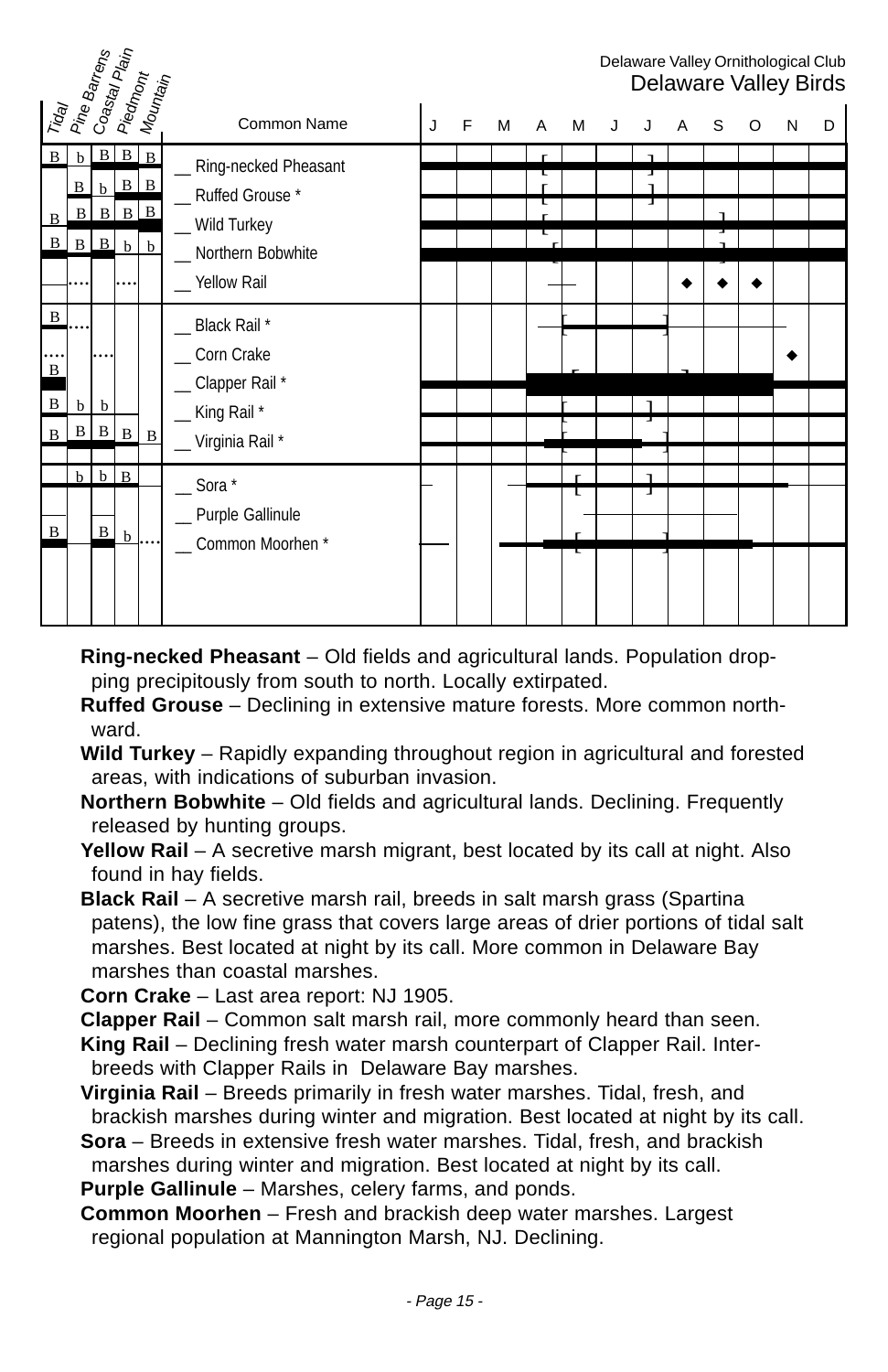| Trday<br>Pine Barrens<br>  Coastal Plain<br>Piedmont<br>Mounta <sub>in</sub>                 |                                                                                                                                   |   |        |   |   |            |  |              |   |                                               | Delaware Valley Ornithological Club<br>Delaware Valley Birds |
|----------------------------------------------------------------------------------------------|-----------------------------------------------------------------------------------------------------------------------------------|---|--------|---|---|------------|--|--------------|---|-----------------------------------------------|--------------------------------------------------------------|
|                                                                                              | Common Name                                                                                                                       | J | F      | M | А | М          |  | S            | O | N                                             | D                                                            |
| b.                                                                                           | American Coot*<br>Sandhill Crane<br>_ Northern Lapwing<br><b>Black-bellied Plover</b><br>American Golden-Plover                   |   |        |   |   |            |  |              |   |                                               |                                                              |
|                                                                                              | Pacific Golden-Plover<br>Mongolian Plover<br>_ Snowy Plover<br>Wilson's Plover<br>Semipalmated Plover                             |   |        |   |   |            |  |              |   |                                               |                                                              |
| $\overline{B}$<br>$\, {\bf B}$<br>$B \mid B \mid B$<br>$\vert$ B<br>B<br>$\mathbf{B}$<br>.B. | _ Piping Plover*<br>Killdeer<br>American Oystercatcher*<br>_Black-necked Stilt*                                                   |   |        |   |   |            |  |              |   |                                               |                                                              |
| Excellent<br>99%                                                                             | Chances of seeing on a trip during the proper season, in the proper habitat.<br>Good<br>Fair<br>Poor<br>99-50%<br>50-10%<br>10-1% |   | Casual |   |   | Accidental |  | of all keys. |   | Refer to Page 4 for a<br>complete explanation |                                                              |

**American Coot** – Large lakes and impoundments. Freeze limited. Rare nester in deep water marshes.

**Sandhill Crane** – Agricultural fields and marshes. Increasing migrant. One nesting record, paired with an escaped Common Crane in Cumberland County, NJ.

**Northern Lapwing** – Sod farms, barren fields, and mud flats.

**Black-bellied Plover** – Mudflats, marshes, beaches, sod farms, and dirt fields.

**American Golden-Plover** – Primarily mud flats in spring; sod farms, and barren fields in fall.

**Pacific Golden-Plover** – One record: Deerfield, NJ sod farm 2001.

**Mongolian Plover** – One record: Wildwood, NJ 1990.

**Snowy Plover** – One record: near Hawk Mountain, PA 1886.

- **Wilson's Plover** Barrier beaches and mud and sand flats. Few modern records.
- **Semipalmated Plover** Mudflats and flooded fields.

**Piping Plover** – Barrier beaches.

**Killdeer** – Sod farms, barren fields, lawns, parking lots, and mudflats. Freeze limited in north.

- **American Oystercatcher** Mudflats, sandbars, salt marshes, jetties, and bay shores especially at mussel beds.
- **Black-necked Stilt** Salt marshes, mudflats, and impoundments. Primarily in the Bombay Hook NWR / Little Creek WMA, DE area, with spring wanderers anywhere along the tidal Delaware River to Philadelphia.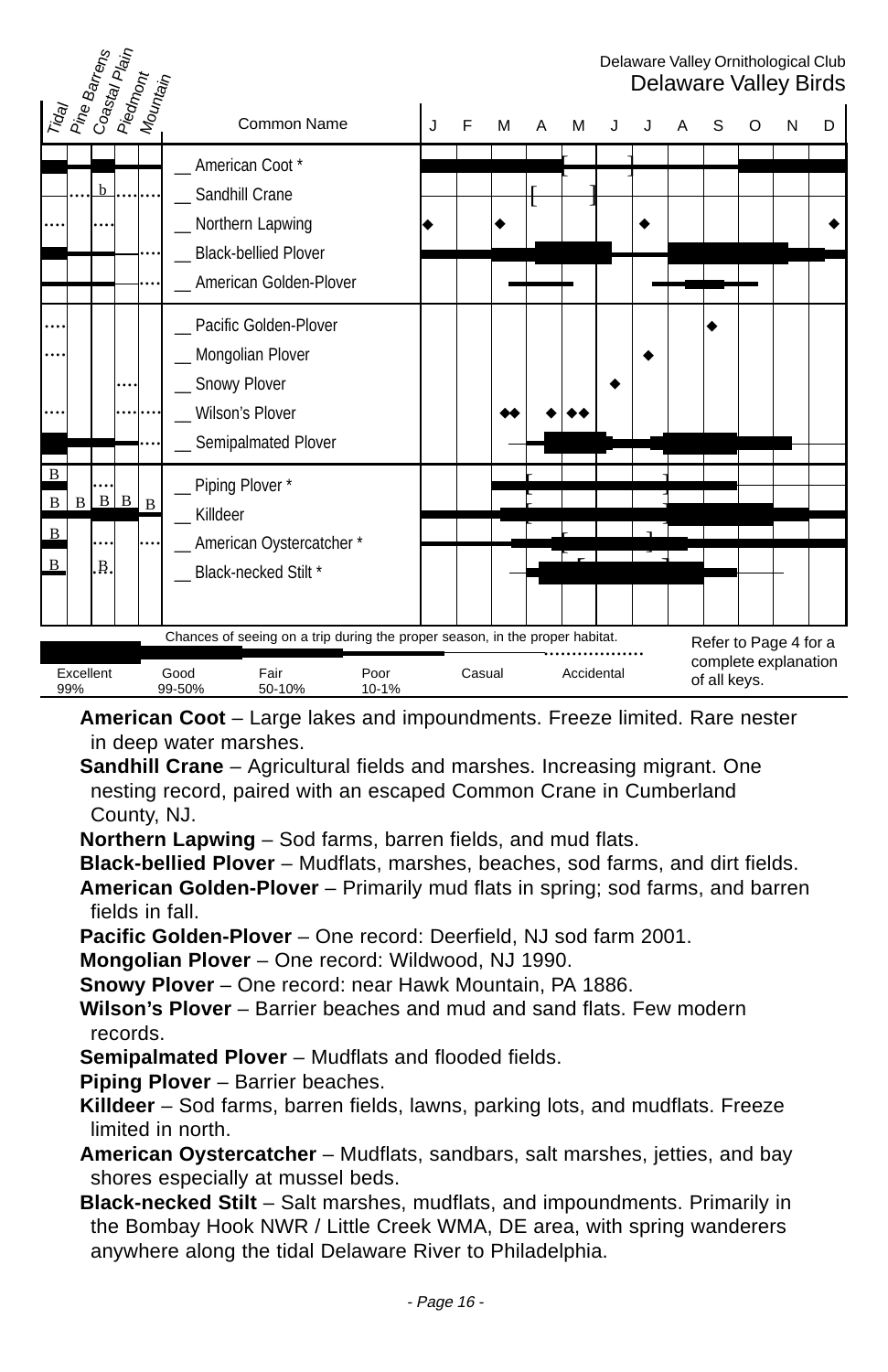| Trday<br>  Pine Barrens<br>Coastal Piain<br>  Piedmont<br>  Mountain |                                                                                                             |   |   |   |   |   |  |   |   |   |   | Delaware Valley Ornithological Club<br>Delaware Valley Birds |
|----------------------------------------------------------------------|-------------------------------------------------------------------------------------------------------------|---|---|---|---|---|--|---|---|---|---|--------------------------------------------------------------|
|                                                                      | Common Name                                                                                                 | J | F | м | A | м |  | A | S | O | N | D                                                            |
|                                                                      | _ American Avocet<br>_ Greater Yellowlegs<br>_Lesser Yellowlegs<br>Spotted Redshank<br>_ Solitary Sandpiper |   |   |   |   |   |  |   |   |   |   |                                                              |
| ΓB<br>B<br>$B \mid B$<br>$\mathbf{B}$<br>$B \mid B$                  | $\_$ Willet $*$<br>_ Spotted Sandpiper<br>_ Upland Sandpiper*<br>Whimbrel<br>_ Long-billed Curlew           |   |   |   |   |   |  |   |   |   |   |                                                              |
|                                                                      | <b>Black-tailed Godwit</b><br>Hudsonian Godwit<br><b>Bar-tailed Godwit</b><br>_Marbled Godwit               |   |   |   |   | œ |  |   |   |   |   |                                                              |

- **American Avocet** Impoundments. Mudflats. Primarily in the Bombay Hook NWR / Little Creek WMA, DE area. Casual elsewhere.
- **Greater Yellowlegs** Impoundments, mudflats, flooded fields, and lake and river shores. Freeze limited. Most winter yellowlegs are this species.
- **Lesser Yellowlegs** Impoundments, mudflats, flooded fields, and lake and river shores. Freeze limited.
- **Spotted Redshank** Impoundments and mudflats.
- **Solitary Sandpiper** Primarily inland ponds, creeks, marshes, flooded fields, and lake shores. One report of breeding in the Pocono Mountains in the early 1900's plus recent summer records.
- **Willet** Omnipresent, noisy lord of the salt marsh in summer. Late fall migrants likely to be western subspecies.
- **Spotted Sandpiper** Marshes, ponds, creeks, rivers, lake shores, rocky bays, and coastal shores.
- **Upland Sandpiper** Scattered breeder at airports, and agricultural fields. Migrant on sod farms, airports, and agricultural fields. Declining.
- **Whimbrel** Salt marshes, mudflats, and beaches. Forsythe NWR, NJ in mid-May is almost guaranteed.
- **Long-billed Curlew** One recent record: Cape May, NJ 1987.
- **Black-tailed Godwit** Marshes and mudflats. Three records: John Forsythe NWR, NJ 1971; John Heinz NWR, PA 1974 and Prime Hook NWR, DE 1994.
- **Hudsonian Godwit** Impoundments, mudflats, and marshes. Rarely fields and ponds inland.
- **Bar-tailed Godwit** Impoundments, mudflats, and marshes.
- **Marbled Godwit** Impoundments, mudflats, and marshes.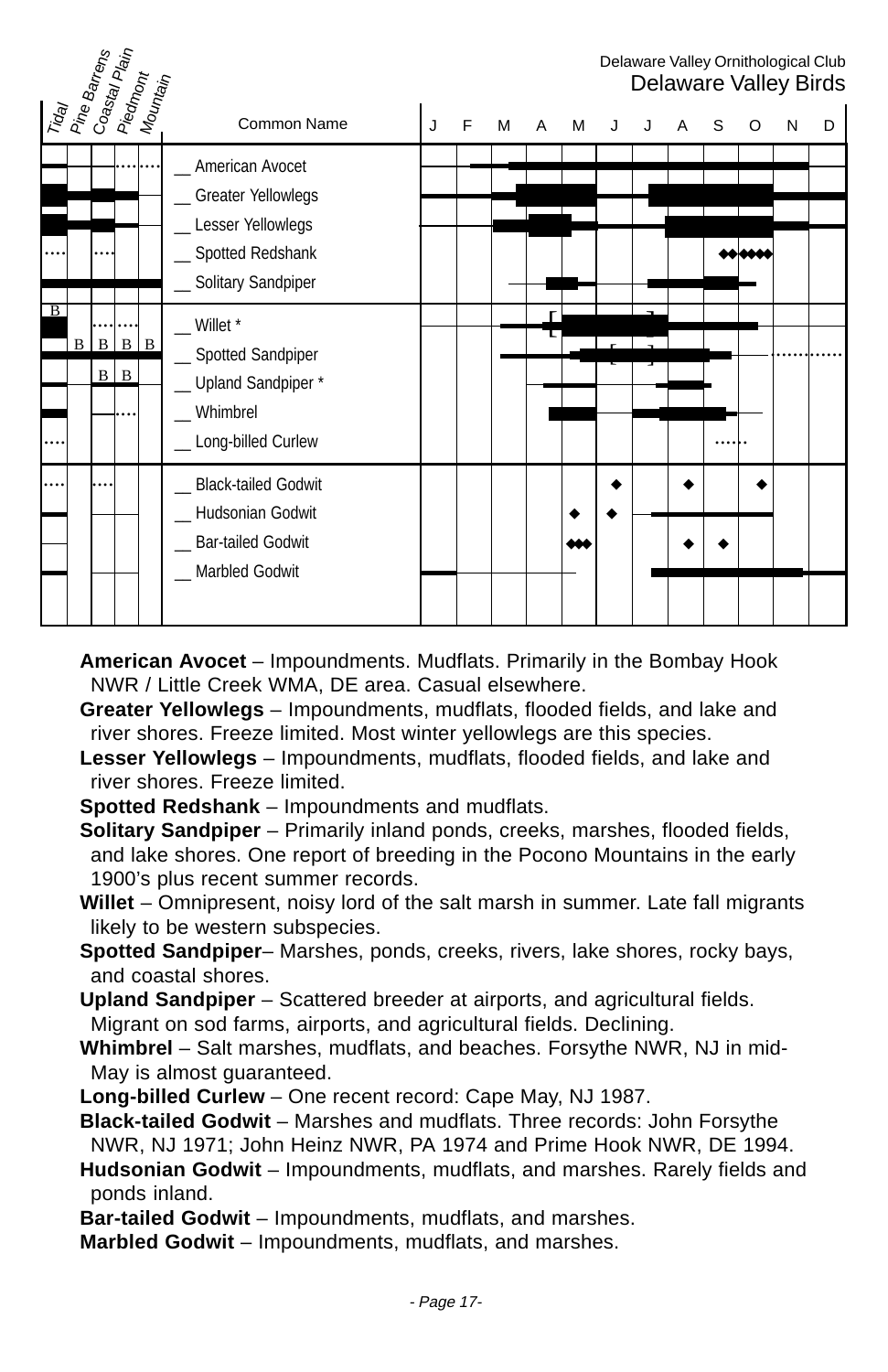| Tiday<br>Pine Barrens<br>Coastal Plain<br>Piedmont<br>Mountain |                                                                                                                                   |   |        |   |   |            |  |              |   |                                               | Delaware Valley Ornithological Club<br>Delaware Valley Birds |
|----------------------------------------------------------------|-----------------------------------------------------------------------------------------------------------------------------------|---|--------|---|---|------------|--|--------------|---|-----------------------------------------------|--------------------------------------------------------------|
|                                                                | Common Name                                                                                                                       | J | F      | М | А | M          |  | S            | O | N                                             | D                                                            |
|                                                                | _ Ruddy Turnstone<br><b>Red Knot</b><br>Sanderling<br>Semipalmated Sandpiper<br>Western Sandpiper                                 |   |        |   |   |            |  |              |   |                                               |                                                              |
|                                                                | Red-necked Stint<br><b>Little Stint</b><br>Least Sandpiper<br>White-rumped Sandpiper<br>Baird's Sandpiper                         |   |        |   |   |            |  |              |   |                                               |                                                              |
|                                                                | _ Pectoral Sandpiper<br>_ Sharp-tailed Sandpiper<br>_ Purple Sandpiper                                                            |   |        |   |   |            |  |              |   |                                               |                                                              |
| Excellent<br>99%                                               | Chances of seeing on a trip during the proper season, in the proper habitat.<br>Fair<br>Good<br>Poor<br>99-50%<br>50-10%<br>10-1% |   | Casual |   |   | Accidental |  | of all keys. |   | Refer to Page 4 for a<br>complete explanation |                                                              |

**Ruddy Turnstone** – Rock piles, jetties, and beaches.

- **Red Knot** Beaches, impoundments, mudflats, and marshes. Large concentrations on shores of lower Delaware Bay in May.
- **Sanderling** Beaches. Rarely inland on sandy lake shores, and river sand bars. **Semipalmated Sandpiper** – Impoundments, mudflats, marshes, and flooded fields.
- **Western Sandpiper** Impoundments, mudflats, marshes, and flooded fields. Spring records require documentation.
- **Red-necked Stint** Impoundments, mudflats, and marshes. Best time to locate is mid-May and late July, when adults are still brightly colored.
- **Little Stint** Impoundments, mudflats, marshes, and flooded fields. Best time to locate is mid-May and late July, when adults are still brightly colored. Beware of juvenile Least Sandpipers in late July and August.
- **Least Sandpiper** Impoundments, mudflats, marshes, and flooded fields. More common in fresh water than other peeps and usually on drier areas.
- **White-rumped Sandpiper** Impoundments, mudflats, marshes, and flooded fields.
- **Baird's Sandpiper** Impoundments, mudflats, marshes, flooded fields, and sod farms. Generally on driest portions of the habitat.
- **Pectoral Sandpiper** Impoundments, mudflats, marshes, flooded, and plowed fields and sod farms.
- **Sharp-tailed Sandpiper** Impoundments, mudflats, marshes, and flooded fields. Two records: Bombay Hook NWR, DE, 1993 and 2002 (pending).

**Purple Sandpiper** – Rock jetties and sea walls.